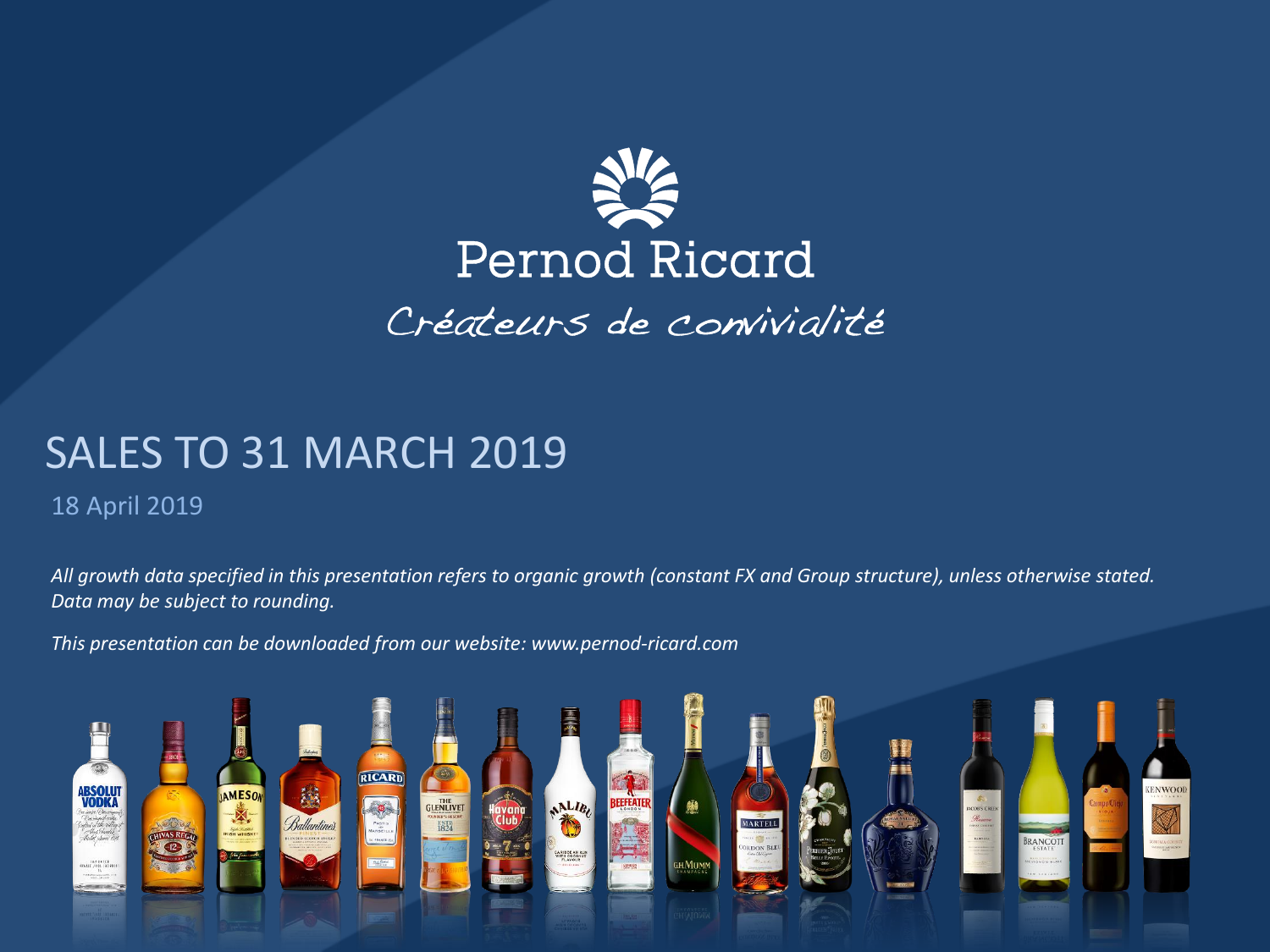

**+6.3%**

**Organic YTD Sales**

**+2.5%**

**Organic Q3 Sales**

18 April 2019 **Q3 FY19 Sales**

## **Very strong and diversified YTD growth Executive Summary**

#### **Year-to-date: +6.3%, driven by Emerging markets (+15%)**

- **Americas +3%:** good performance with USA broadly in line with market; start of USA wholesaler inventory optimisation in Q3
- **Asia-RoW +12%:** very strong performance driven by dynamic growth in China and India
- **Europe +1%:** very good Sales in Eastern Europe and contrasted performance in Western Europe

#### **Q3: +2.5%, solid quarter as expected**

- **Americas +2%:** improving performance in Latin America and shipments reflecting start of wholesaler inventory optimisation in USA
- **Asia-RoW +3%:** growth in line with expectations, with sustainable growth management of Martell following earlier Chinese New Year<sup>1</sup> and route-to-market change in Korea
- **Europe +2%:** improvement driven by very strong performance in Russia and UK, despite commercial dispute in France and Germany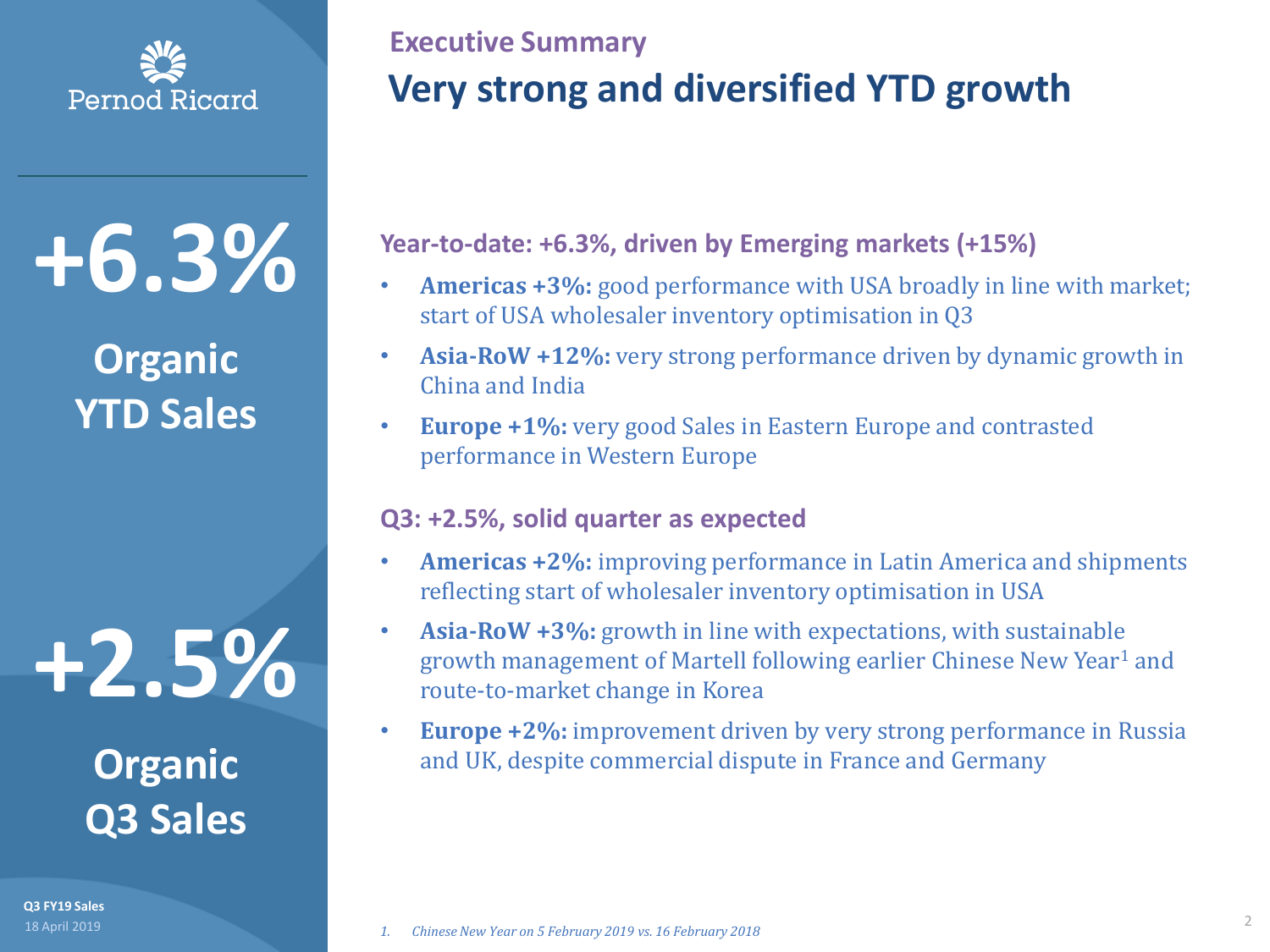

**+6.3%**

**Organic YTD Sales**

**+4.9%**

**Reported YTD Sales**

18 April 2019 **Q3 FY19 Sales**

## **Key figures**

|                                                 |                    | 9M FY19 vs. 9M FY18               |
|-------------------------------------------------|--------------------|-----------------------------------|
| <b>Sales</b>                                    | $\epsilon$ 7,188 m | $+6.3%$<br>Reported growth: +4.9% |
| <b>Mature markets</b>                           | €4,009 m           | stable                            |
| <b>Emerging markets</b>                         | $\epsilon$ 3,179 m | $+15%$                            |
| <b>Strategic International</b><br><b>Brands</b> | €4,638 m           | $+8%$                             |
| <b>Strategic Local Brands</b> <sup>1</sup>      | € 1,328 m          | $+10%$                            |
| <b>Specialty Brands</b>                         | $\epsilon$ 221 m   | $+14%$                            |
| <b>Strategic Wines</b>                          | € 340 m            | $-5%$                             |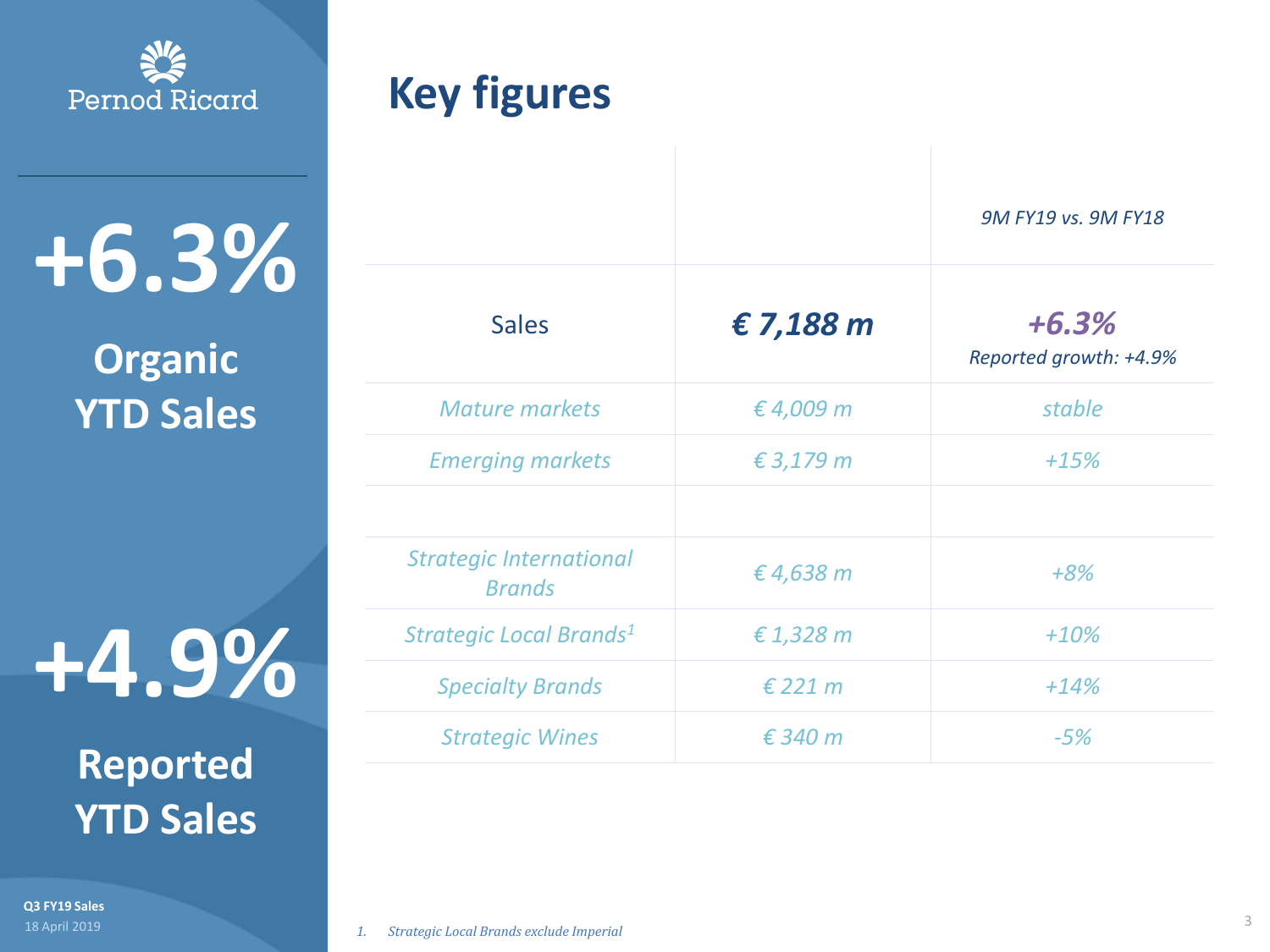

## **Key figures**

**In €ms**



**Organic YTD Sales**

**+4.9%**

**Reported YTD Sales**

18 April 2019 **Q3 FY19 Sales**

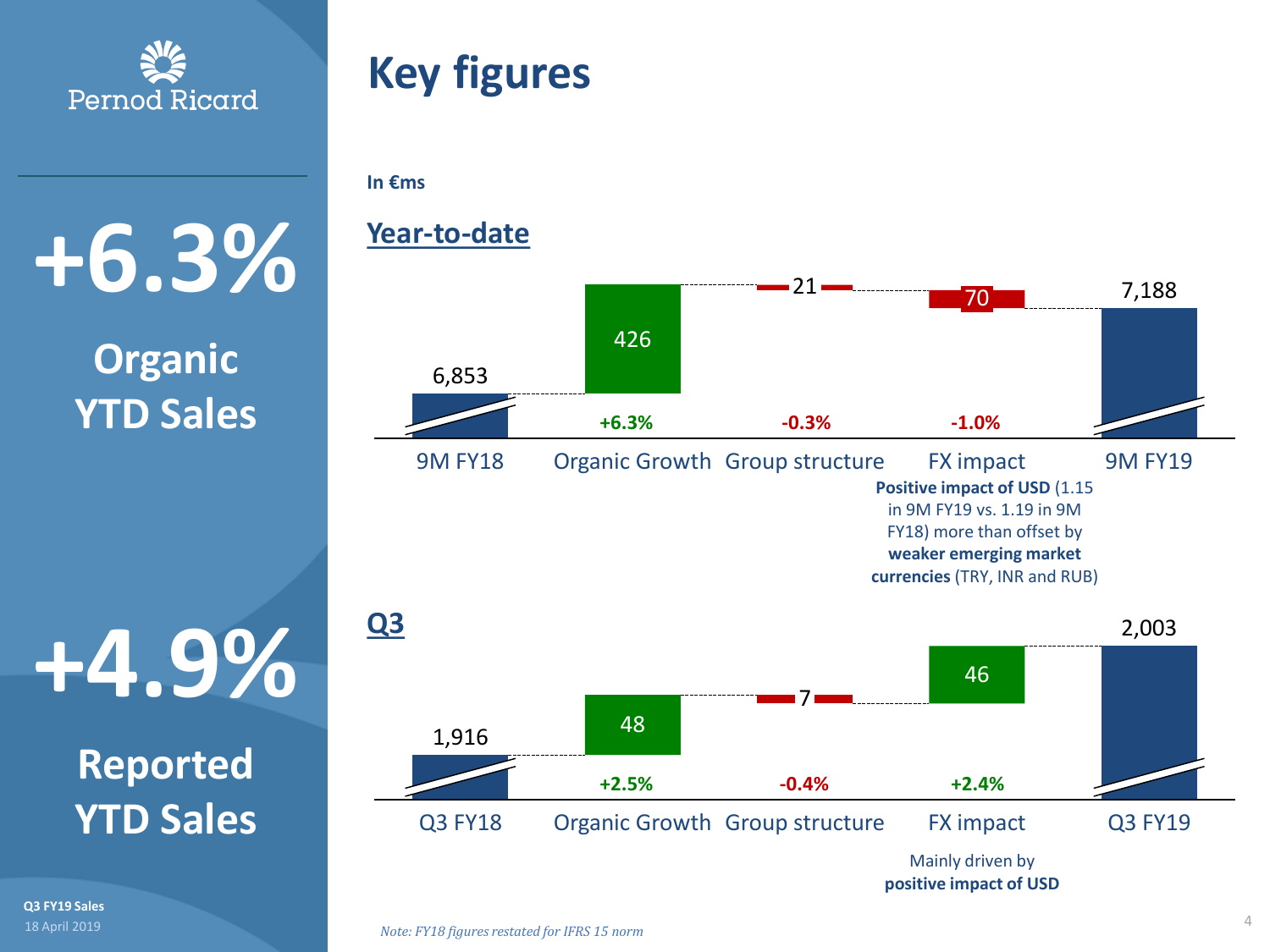

**All Regions in growth**

18 April 2019 **Q3 FY19 Sales** **Sales growth by Region**



**Robust growth,**  with USA broadly in line with market and start of wholesaler inventory optimisation in Q3 **Very dynamic growth** thanks to China and India, despite route-tomarket change in Korea Continued **strong momentum in Eastern Europe**  and **contrasted performance in Western Europe Very strong diversified YTD Sales**

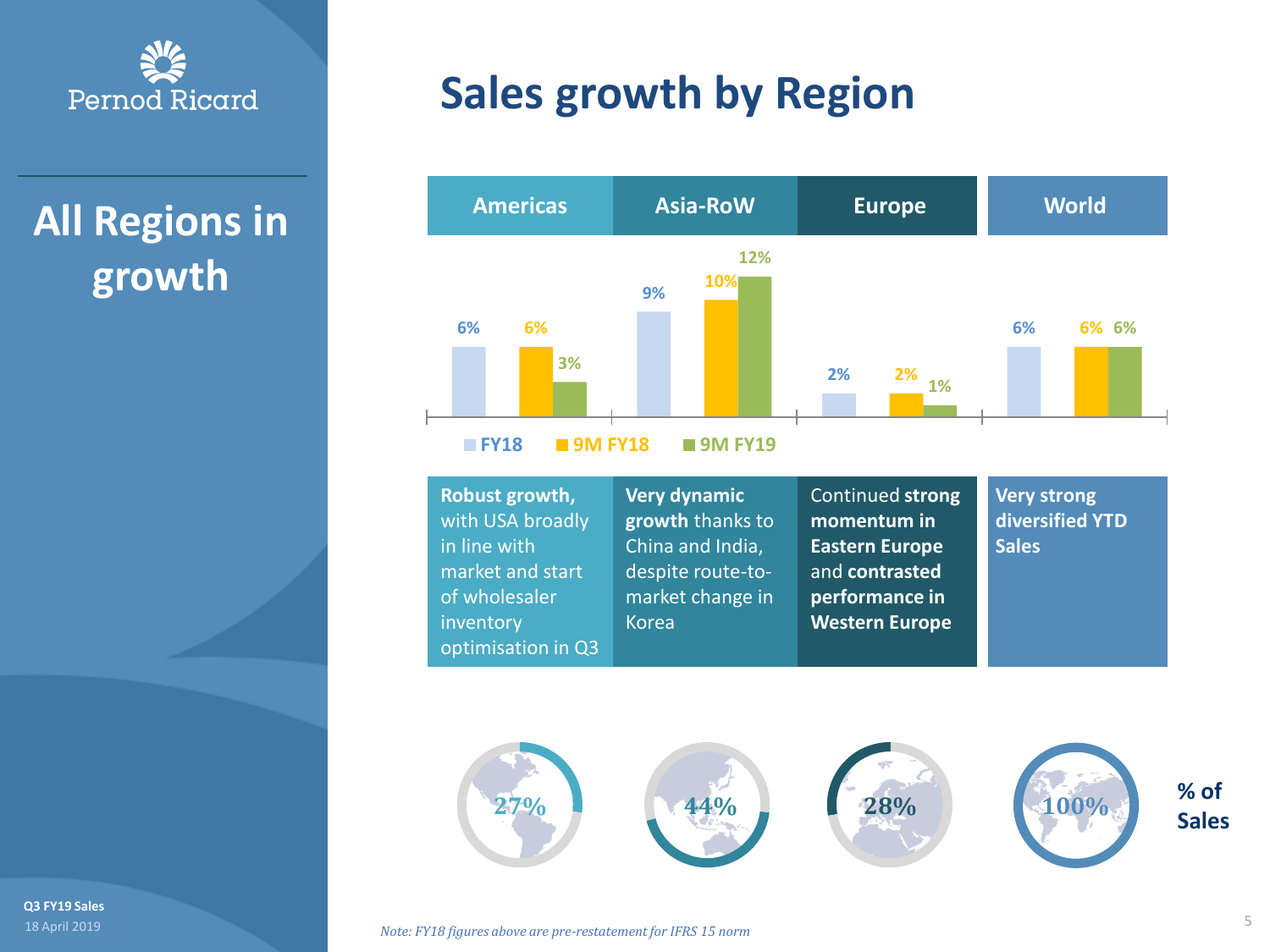

**Very strong diversified growth**

## **Sales growth by key category**



#### **FY18 9M FY18 9M FY19**

**Very strong growth**  driven by Martell, Jameson, Scotch, Beefeater and Perrier-Jouët, and strong price/mix

**Continued dynamic performance,** thanks to strong underlying fundamentals of Seagram's Indian whiskies

**Continued strong development,** in particular Lillet, Monkey 47, higher style Irish Whiskey and Altos

**Return to growth in Q3** thanks to Campo Viejo and Kenwood

**-5%**

#### **Signing of agreement for the acquisition of super premium Italian gin Malfy**

*Note: FY18 figures above are pre-restatement for IFRS 15 norm 1. Strategic Local Brands FY18 adjusted for removal of Imperial (including Imperial, FY18 was +6% and 9M FY18 +7%)*



18 April 2019 **Q3 FY19 Sales**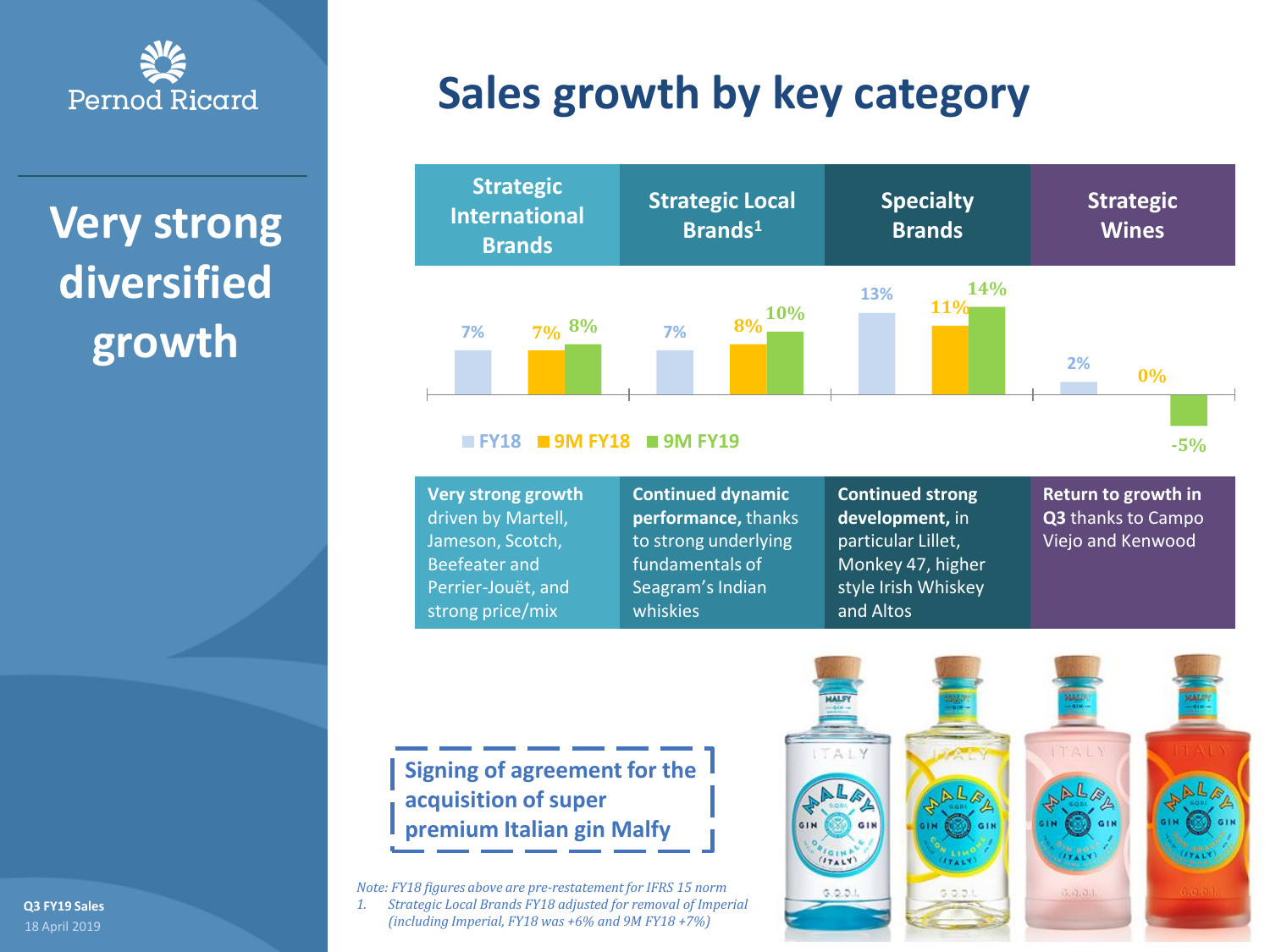

**+3%**

**YTD Sales in Americas**

18 April 2019 **Q3 FY19 Sales**

## **Robust growth Americas**

## **USA: +2%, with Sell-out broadly in line with market at +c.4.5%<sup>1</sup>**

- **Jameson: continuation of very strong performance**, with investment strategy rebalanced throughout the year (less reliance on St Patrick's Day)
- **Absolut: in decline in difficult category**. Launch of "Planet Earth's Favorite Vodka" campaign and Absolut Juice innovation in Q4
- **continued double-digit development<sup>2</sup> of growth relays** Martell, Avion, Altos and The Glenlivet Founder's Reserve
- **dynamism of Specialty Brands within New Brand Ventures division**, in particular Monkey 47, Smooth Ambler and Del Maguey
- **Q3 shipments reflecting finished goods inventory optimisation** at wholesalers to deliver operational efficiencies. Total impact across H2 expected at c. 2 weeks shipments<sup>1</sup>

## **Canada**

• **good diversified growth**, including double-digit performance for Absolut following "Planet Earth's Favorite Vodka" campaign launch in Q2

## **Travel Retail Americas**

• **growth driven by Strategic International Brands**, in particular blended Scotch, Malts and Martell

## **Latin America: +6%**

- **strong diversified growth in Brazil (+10%),** particularly on Beefeater and Scotch
- **Mexico**: return to growth in Q3, thanks to Passport and Absolut

*1 Internal estimate*

*2 Nielsen data to 23 March 2019*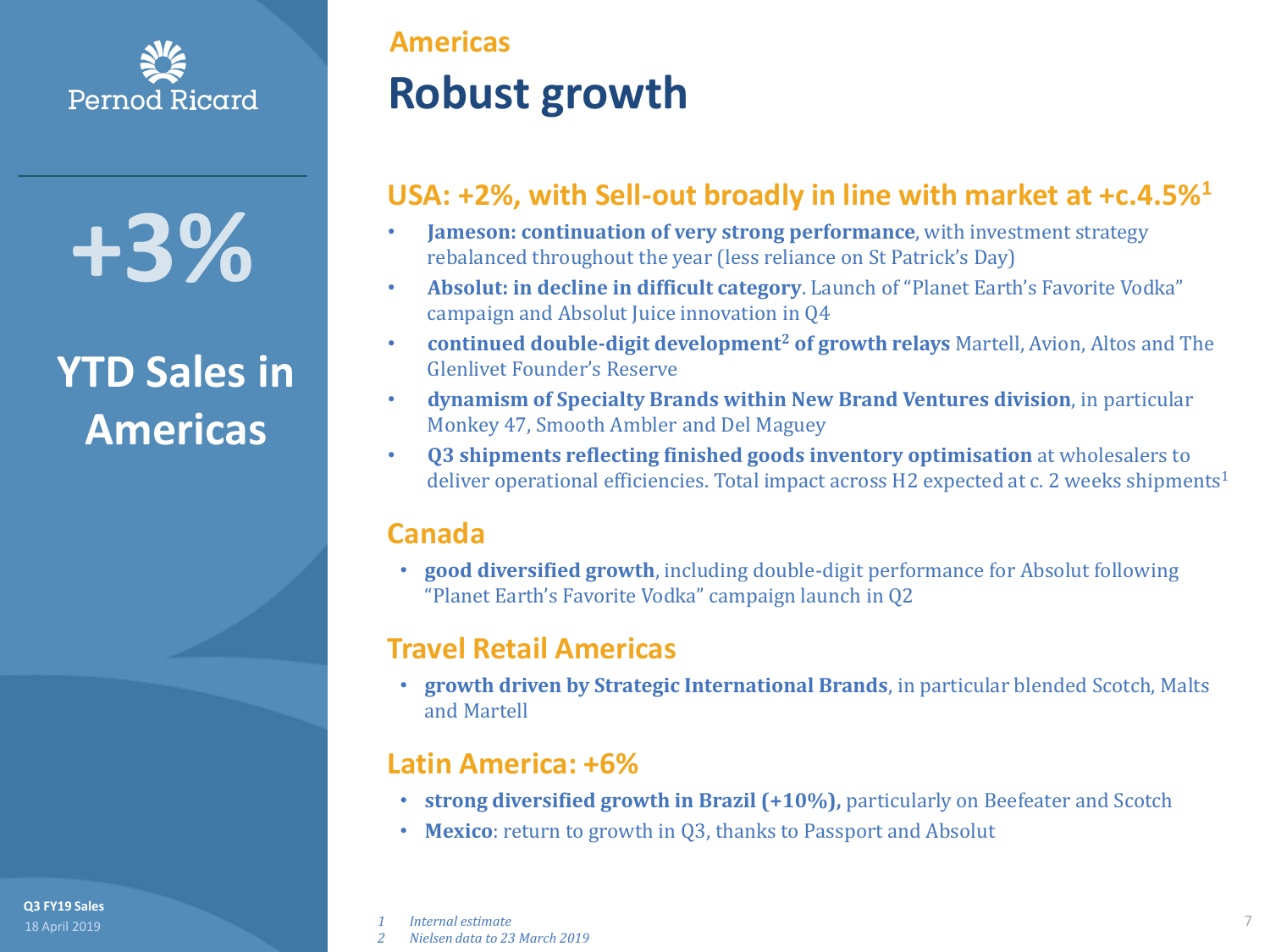

**+12%**

**YTD Sales in Asia-RoW**

18 April 2019 **Q3 FY19 Sales**

## **Continued very dynamic growth Asia-Rest of World**

## **China: +21%**

- **strong Chinese New Year**
- **Martell momentum continuing,** with **very strong growth across all segments** and +5% price increase across brand from 1st February 2019. Q4 to be impacted by **inventory management of Martell**, to ensure growth sustainability
- **Chivas in continuing growth**, thanks to successful relaunch campaign
- **premium brands continuing very strong performance,** most notably on Absolut and Jacob's Creek
- **distribution agreement** with Domaines Barons de Rothschild (Lafite) with effect from FY20

## **India: +19%**

• **very strong growth across whole portfolio** including Seagram's Indian Whiskies, international spirits and Jacob's Creek

## **Korea**

- double-digit decline linked mainly to **destocking of Imperial in Q3** ahead of distribution handover to Drinks International on 1 April 2019
- Strategic International Brands impacted by **restructuring**  organisational changes now complete

## **Travel Retail Asia**

• **growth** driven by Martell**,** The Glenlivet, blended whiskies and Perrier-Jouët

## **Africa and Middle East**

- **double-digit growth** thanks to Beefeater, Scotch, Absolut and Jameson
- **very strong performance in Turkey,** with very strong pricing and good volume growth and mix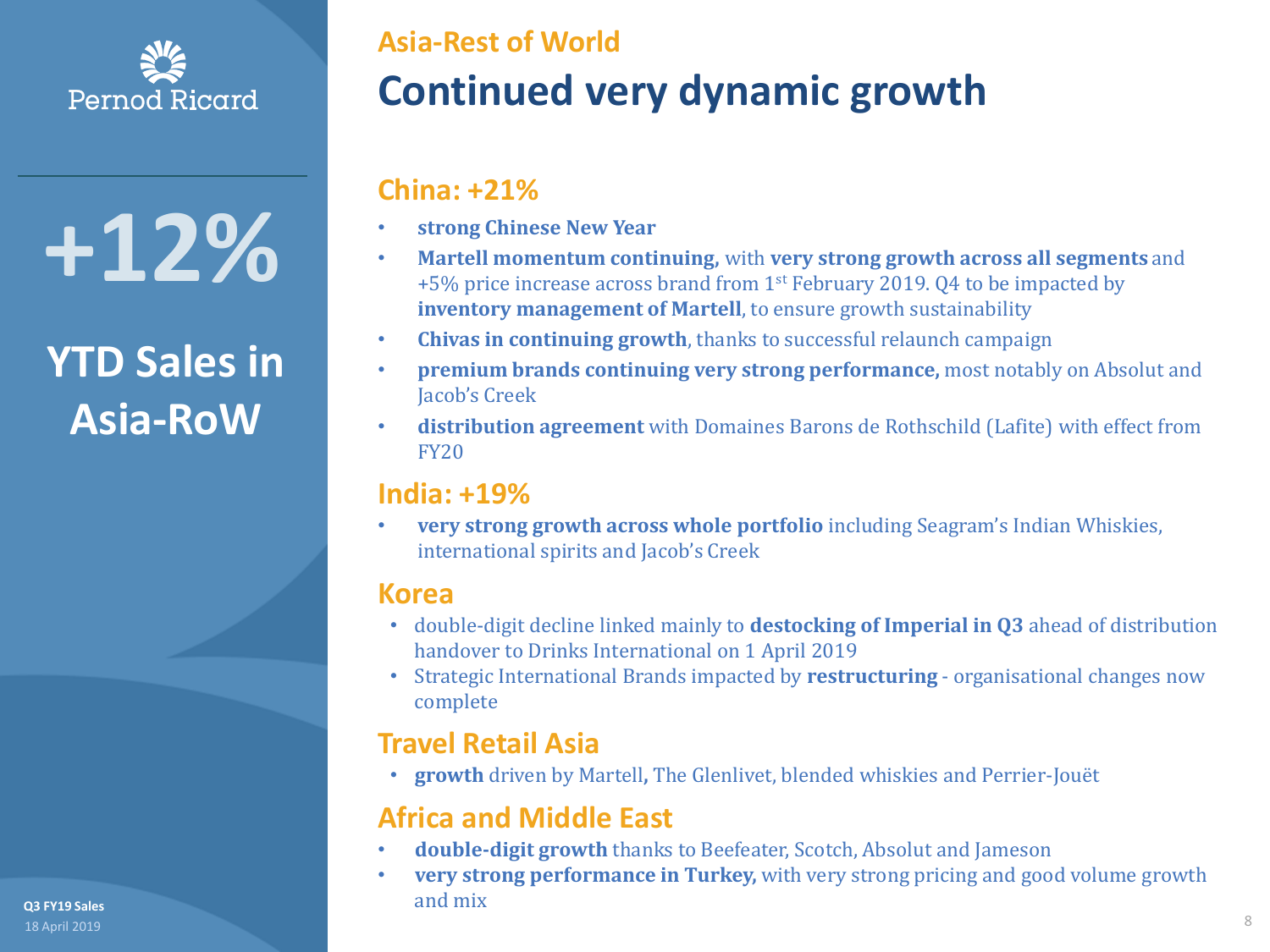

**+1%**

**YTD Sales in Europe**

**Europe**

## **Strong momentum in Eastern Europe and contrasted performance in Western Europe**

#### **France: -3%**

- Q3 impacted by **commercial dispute**
- **Ricard in growth** and dynamism of growth relays Absolut, Beefeater, The Glenlivet and Lillet, but difficulties for whisky category
- new "**Egalim**" law expected to impact Sales negatively from Q4

## **Spain**

- **modest decline**
- continued **good performance of Seagram's Gin** but pressure on Ballantine's and Beefeater

## **Germany**

- **decline driven by commercial dispute**
- **Lillet** continuing to perform strongly

## **UK**

- **double-digit Sell-out for spirits**, driven by Gin, Jameson, Chivas and Absolut
- slight decline YTD driven by value approach on Wines but **back to growth in Q3** thanks to strong rebound on Campo Viejo

## **Travel Retail Europe**

• **good performance**, thanks to Strategic International Brands, in particular whisky portfolio and Beefeater

#### **Russia: +13%**

• **very strong performance across portfolio**, most notably Ballantine's, Jameson, Ararat and Absolut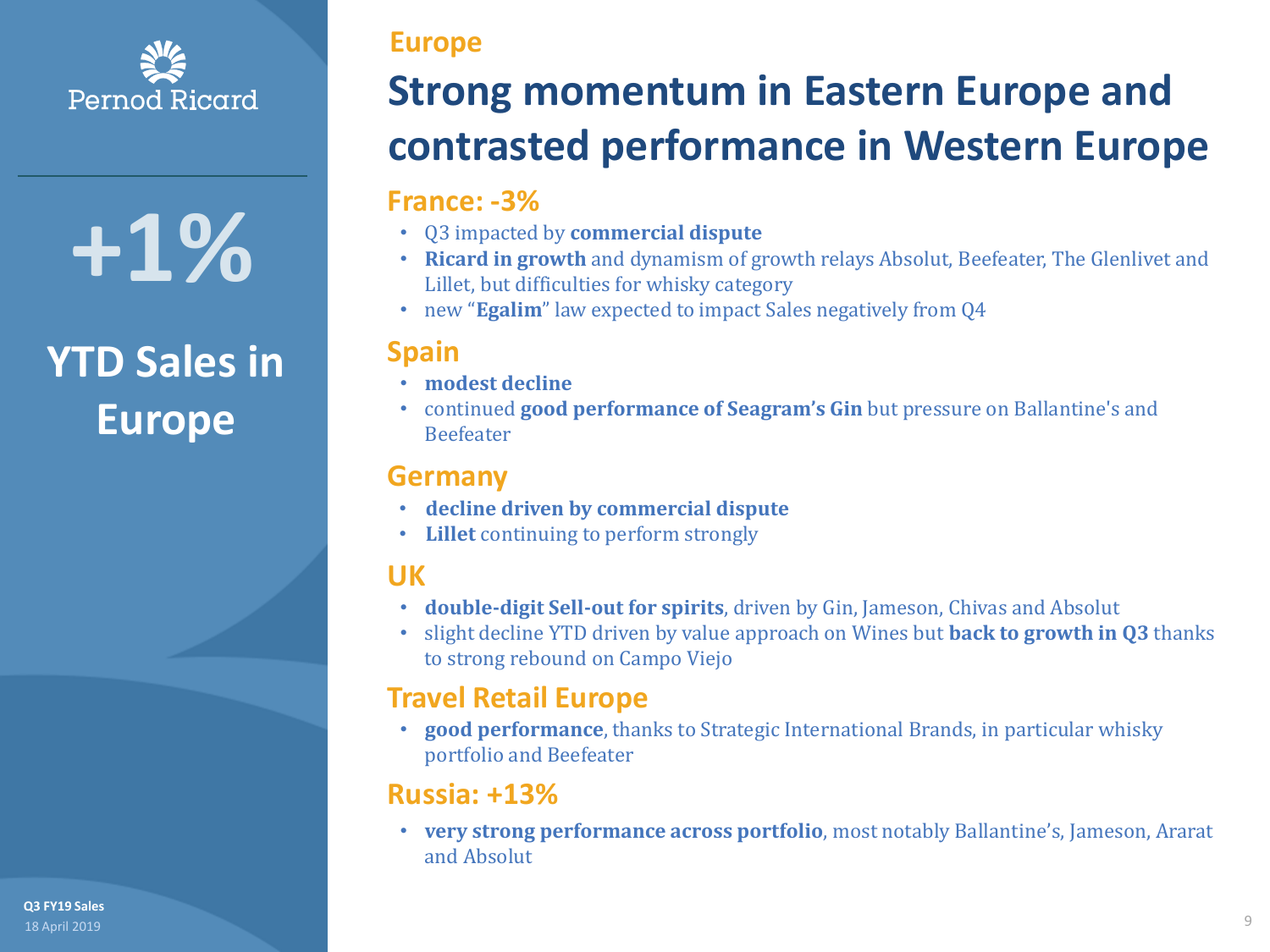## Pernod Ricard

## **Conclusion & Outlook**

#### **Very strong and diversified YTD Sales**

For full-year FY19, in uncertain environment, Pernod Ricard expects:

- **good diversified growth to continue** with Martell sustainable growth management and USA wholesaler inventory optimisation
- continuation of **good price-mix**
- **completion of €200m** FY16-20 operational excellence roadmap P&L savings, by end FY19
- **continued investment in A&P, strong strategic inventory build** and **capex** to ensure sustainable long-term growth
- **c.50 bps organic improvement in Profit from Recurring Operations ("PRO") margin**
- **FX** impact of c.+€20m<sup>1</sup> on PRO

## **Increased FY19 Guidance<sup>2</sup> :**

#### **Organic growth in PRO of c. +8%**

*1. Based on average FX rates for full FY19 projected on 11 April 2019, particularly EUR/USD = 1.14*

10 18 April 2019 *2. Guidance provided to market on 29 August 2018 of organic growth in PRO of between +5% and +7%, increased to between +6% and +8% on 7 February 2019*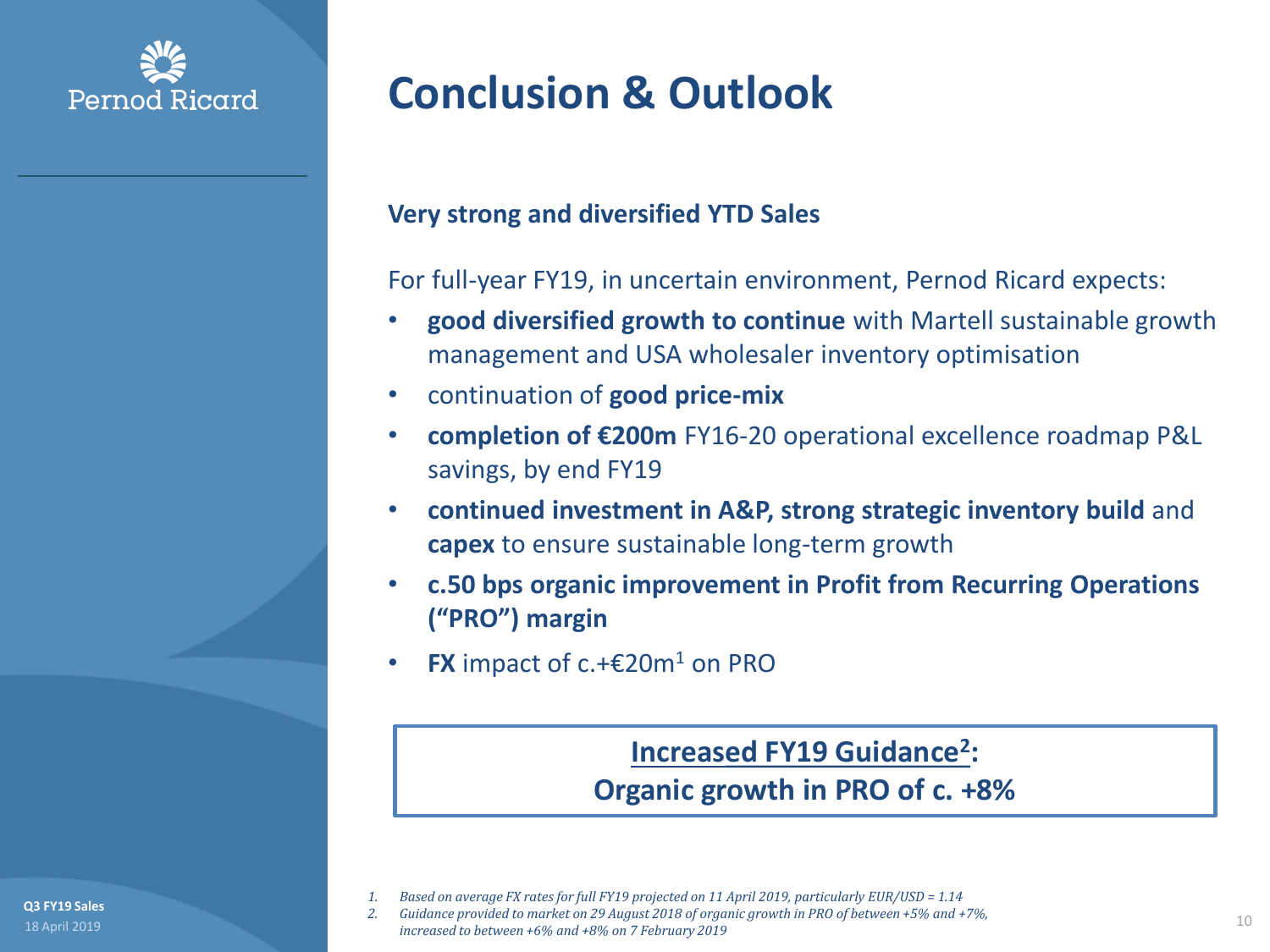# Appendices

## **Definitions and reconciliation of non-IFRS measures to IFRS measures**

Pernod Ricard's management process is based on the following non-IFRS measures which are chosen for planning and reporting. The Group's management believes these measures provide valuable additional information for users of the financial statements in understanding the Group's performance. These non-IFRS measures should be considered as complementary to the comparable IFRS measures and reported movements therein.

#### **Organic growth**

Organic growth is calculated after excluding the impacts of exchange rate movements and acquisitions and disposals.

Exchange rates impact is calculated by translating the current year results at the prior year's exchange rates.

For acquisitions in the current year, the post-acquisition results are excluded from the organic movement calculations. For acquisitions in the prior year, postacquisition results are included in the prior year but are included in the organic movement calculation from the anniversary of the acquisition date in the current year.

Where a business, brand, brand distribution right or agency agreement was disposed of, or terminated, in the prior year, the Group, in the organic movement calculations, excludes the results for that business from the prior year. For disposals or terminations in the current year, the Group excludes the results for that business from the prior year from the date of the disposal or termination.

This measure enables us to focus on the performance of the business which is common to both years and which represents those measures that local managers are most directly able to influence.

#### **Profit from recurring operations**

Profit from recurring operations corresponds to the operating profit excluding other non-current operating income and expenses.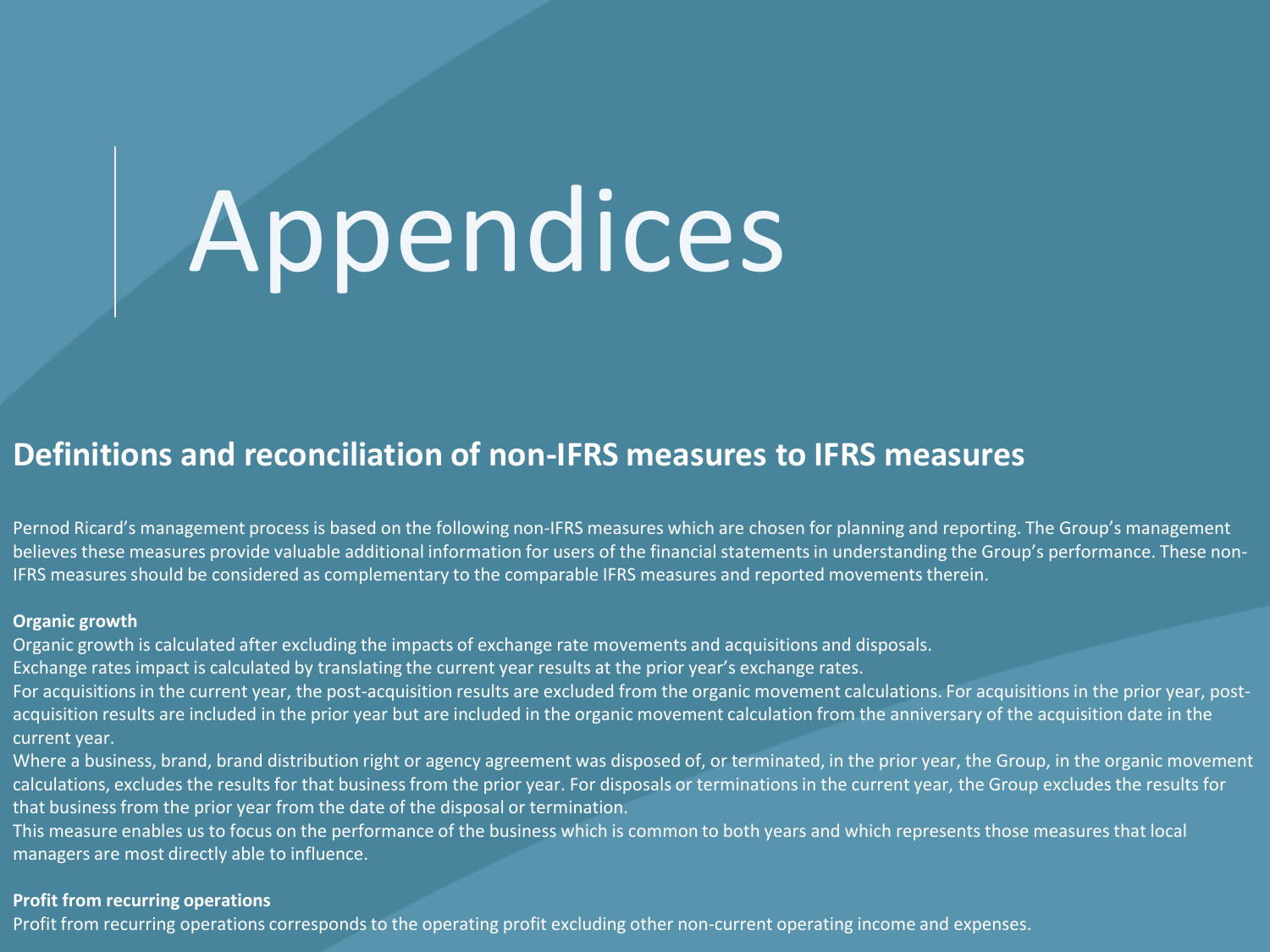

## **Upcoming communications**

| $\mathsf{DATE}^1$         | <b>EVENT</b>                                                  |
|---------------------------|---------------------------------------------------------------|
| Tuesday 4 June 2019       | Asia Conference call                                          |
| Tuesday 25 June 2019      | <b>Marketing in the digital age</b><br><b>Conference Call</b> |
| Thursday 29 August 2019   | <b>FY19 Full-year Sales &amp; Results</b>                     |
| Wednesday 16 October 2019 | Q1 FY20 Sales                                                 |
| Friday 8 November 2019    | <b>Annual General Meeting</b>                                 |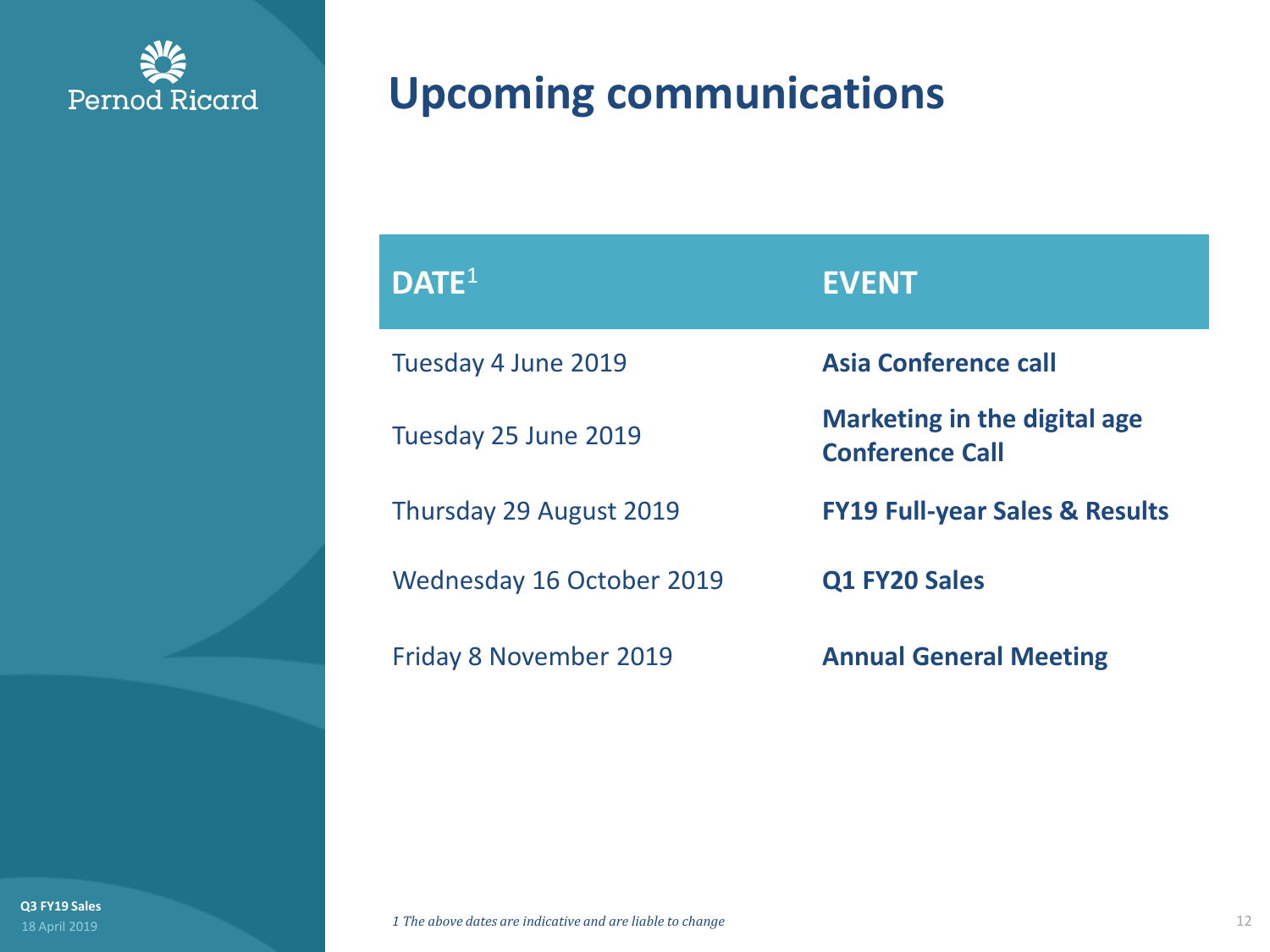

| <b>Net Sales</b><br>$(E$ millions) | <b>H1 FY18</b> |              | <b>H1 FY19</b> |              | <b>Change</b> |        | <b>Organic Growth</b> |     | <b>Group Structure</b> |       | <b>Forex impact</b> |        |
|------------------------------------|----------------|--------------|----------------|--------------|---------------|--------|-----------------------|-----|------------------------|-------|---------------------|--------|
| Americas                           | 1.369          | 27.7%        | 1,389          | 26.8%        | 20            | 1%     | 51                    | 4%  | (5)                    | 0%    | (26)                | $-2%$  |
| Asia / Rest of the World           | 2,015          | 40.8%        | 2,266          | 43.7%        | 251           | 12%    | 323                   | 16% | (0)                    | 0%    | (73)                | $-4%$  |
| Europe                             | 1.552          | 31.4%        | 1,530          | 29.5%        | (23)          | $-1\%$ | 4                     | 0%  | (9)                    | $-1%$ | (17)                | $-1\%$ |
| <b>World</b>                       |                | 4,937 100.0% |                | 5,185 100.0% | 248           | 5%     | 378                   | 8%  | (14)                   | 0%    | (115)               | $-2%$  |

| <b>Net Sales</b><br>$(\epsilon$ millions) | <b>Q3 FY18</b> |              | <b>Q3 FY19</b> |                   | <b>Change</b> |    | <b>Organic Growth</b> |    | <b>Group Structure</b> |       | <b>Forex impact</b> |    |
|-------------------------------------------|----------------|--------------|----------------|-------------------|---------------|----|-----------------------|----|------------------------|-------|---------------------|----|
| <b>Americas</b>                           | 530            | 27.6%        | 567            | 28.3%             | 37            | 7% | 11                    | 2% | (4)                    | $-1%$ | 31                  | 6% |
| Asia / Rest of the World                  | 878            | 45.8%        | 922            | 46.0%             | 44            | 5% | 27                    | 3% | (0)                    | 0%    | 17                  | 2% |
| Europe                                    | 509            | 26.6%        | 515            | 25.7%             | 6             | 1% | 11                    | 2% | (3)                    | -1%   | (2)                 | 0% |
| <b>World</b>                              |                | 1,916 100.0% |                | $2,003$ $100.0\%$ | 87            | 5% | 48                    | 3% | (7)                    | 0%    | 46                  | 2% |

| <b>Net Sales</b><br>(€ millions) | <b>9M FY18</b> |              | <b>9M FY19</b> |              | <b>Change</b> |        | <b>Organic Growth</b> |     | <b>Group Structure</b> |       | <b>Forex impact</b> |        |
|----------------------------------|----------------|--------------|----------------|--------------|---------------|--------|-----------------------|-----|------------------------|-------|---------------------|--------|
| Americas                         | 1,899          | 27.7%        | 1,956          | 27.2%        | 57            | 3%     | 61                    | 3%  | (9)                    | 0%    |                     | 0%     |
| Asia / Rest of the World         | 2,893          | 42.2%        | 3,188          | 44.3%        | 295           | 10%    | 350                   | 12% | (0)                    | 0%    | (56)                | $-2%$  |
| Europe                           | 2,061          | 30.1%        | 2,044          | 28.4%        | (17)          | $-1\%$ | 14                    | 1%  | (12)                   | $-1%$ | (19)                | $-1\%$ |
| <b>World</b>                     |                | 6,853 100.0% |                | 7,188 100.0% | 335           | 5%     | 426                   | 6%  | (21)                   | 0%    | (70)                | $-1%$  |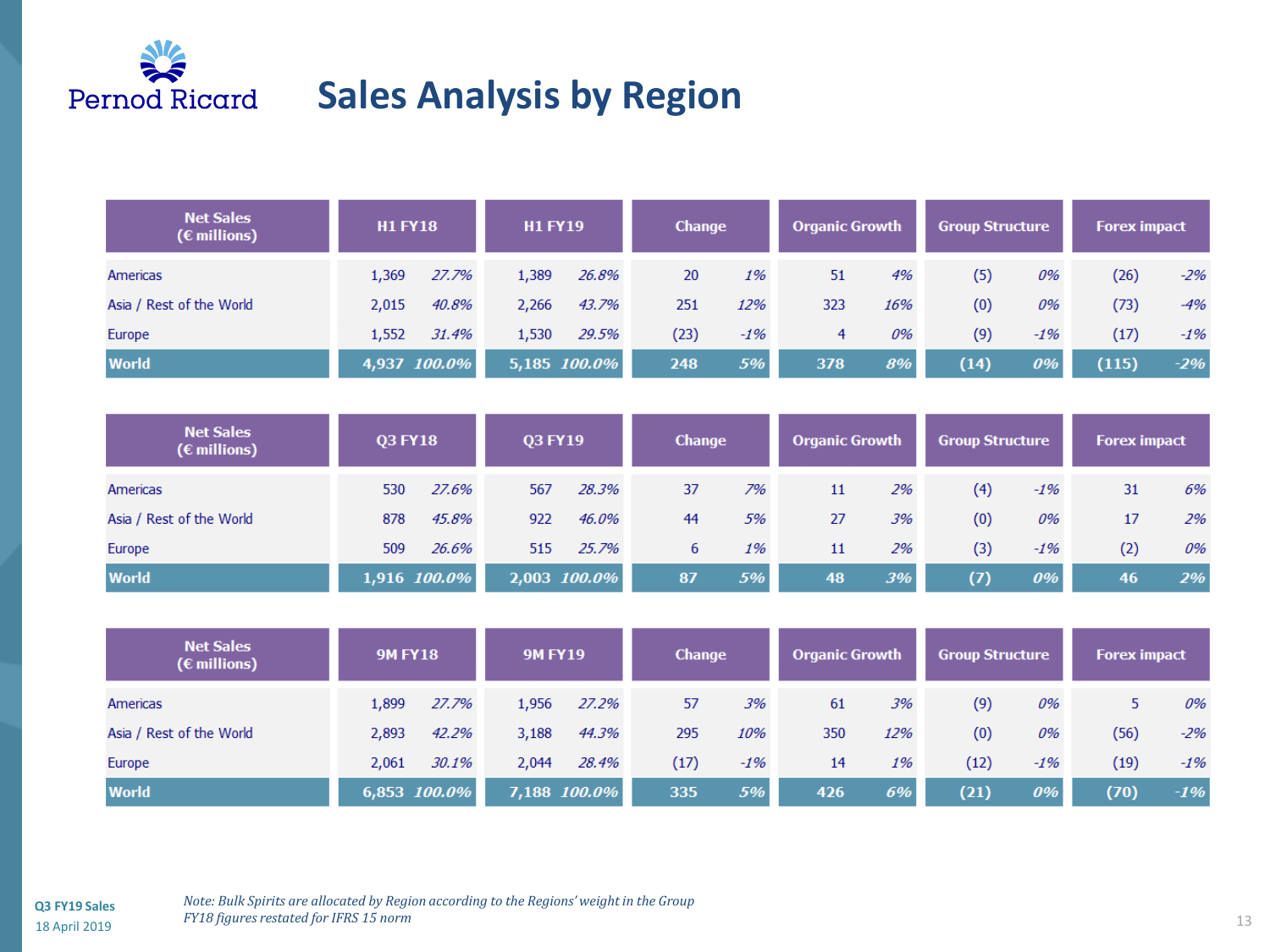

## **Forex Impact on 9M Sales**

| <b>Forex impact 9M FY19</b> | <b>Average rates evolution</b> | <b>On Net</b> |               |              |                |
|-----------------------------|--------------------------------|---------------|---------------|--------------|----------------|
| $(\epsilon$ millions)       | <b>FY18</b>                    | <b>FY19</b>   | $\frac{9}{0}$ | <b>Sales</b> |                |
| US dollar                   | <b>USD</b>                     | 1.19          | 1.15          | $-3.8%$      | 70             |
| Indian rupee                | <b>INR</b>                     | 76.97         | 81.34         | 5.7%         | (47)           |
| <b>Turkish Lira</b>         | <b>TRL</b>                     | 4.43          | 6.31          | 42.3%        | (22)           |
| <b>Russian Rouble</b>       | <b>RUB</b>                     | 69.34         | 75.71         | 9.2%         | (15)           |
| Pound sterling              | <b>GBP</b>                     | 0.89          | 0.88          | $-0.6%$      | $\overline{2}$ |
| Other currencies            |                                |               |               |              | (57)           |
| <b>Total</b>                |                                |               |               |              | (70)           |